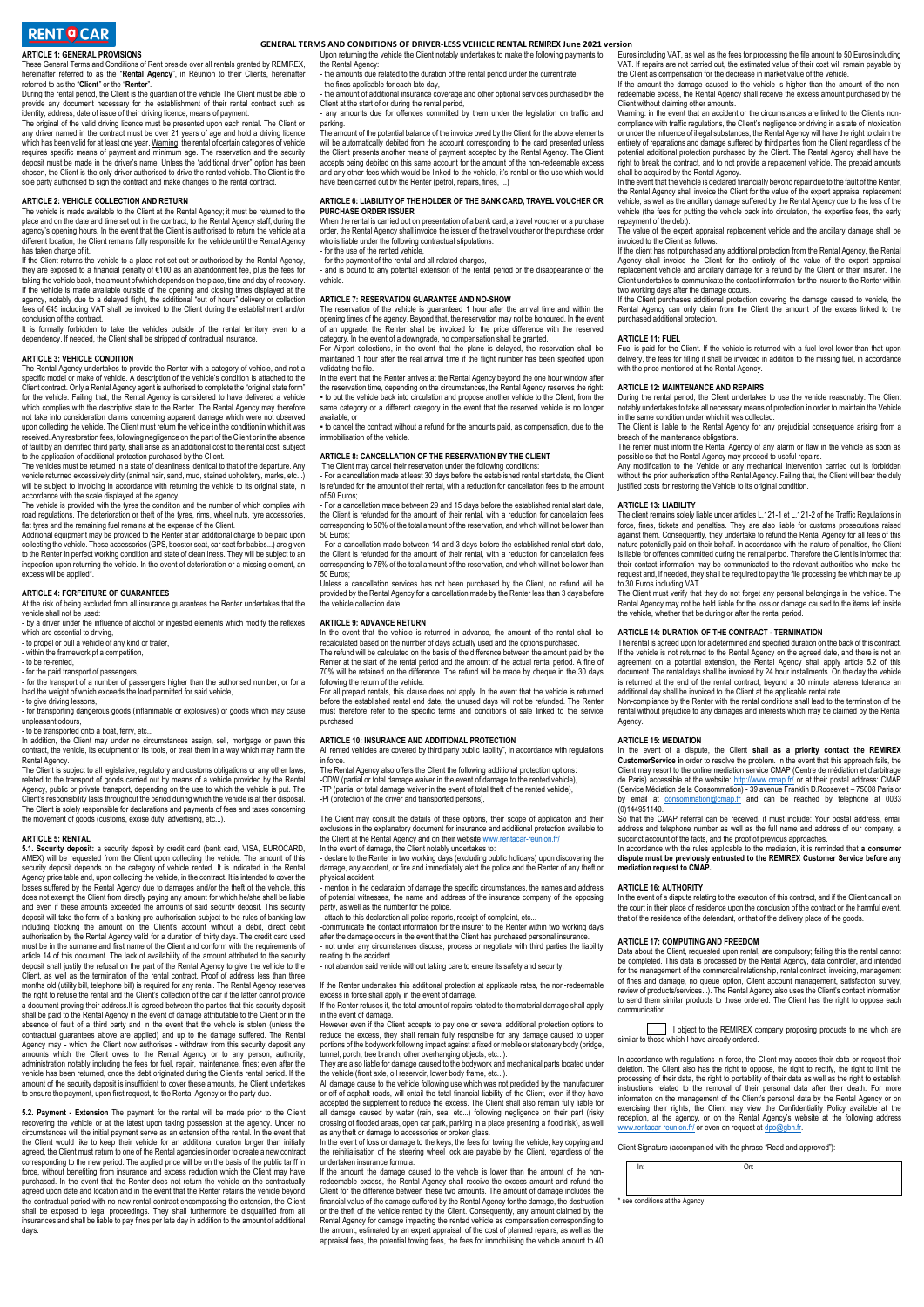## **GENERAL TERMS AND CONDITIONS FOR INSURANCE AND ADDITIONAL PROTECTION**

Our REMIREX company, a French limited liability company, with capital of €200,000.00, the headquarters for which is located at 7 Rue de la Pépinière 97438 Sainte-Marie, registered on the Saint Denis RCS under the SIREN number 485 127 559, is dedicated to the renting of automobiles which includes the following services:

- $\checkmark$  The insurance which we include in our rental service as we are bound to do so by the Law [I- General Terms and Conditions of Compulsory Liability Insurance]; and
- $\checkmark$  The protections which we propose to you as we would like to be able to ensure that you have peace of mind during your rental [II- General Terms and Conditions of Additional Protection].

This compulsory insurance and its protection products are intended to cover your potential financial exposure to risks if one of the following situations occurs while you are renting and using one of our Vehicles. Without them, you shall be personally liable for the financial consequences resulting from:

- **Liability with respect to third parties**: For bodily harm or a death suffered by a third party or damage caused to their property which occurs due to an accident or an incident for which you are responsible. Damage to third party property may include buildings or their contents, machines or personal belongings. The financial consequences of such liability may include the cost of any interruption of activity stemming from the bodily harm or the death of a third party and/or damage caused to their property.
- **Damage caused to the Vehicle or the theft of the Vehicle**: The Vehicle itself may be damaged due to a collision or an attempted theft and may need to undergo repairs or may be damaged to the point of being beyond repair; or it can even be stolen and not found.

You should know that if you are the driver of the Vehicle at the time of a collision and you are responsible for the collision which occurred, the injured Passengers will be covered by our third party Public Liability insurance while your own damages (as well as the potential consequences which arise) or your death will not be covered. However, you may be protected under these circumstances if you separately undertake one of the protections established by our Personal Accident Insurance protection.

## **DEFINITIONS**

Within the framework of this document, we have given the following definitions to the terms and expressions listed below:

**Abnormal use** means that the use of the Vehicle while under your care is not compliant with regulations in force regarding road traffic and/or does not respect the provisions of the General terms and conditions of rent and/or the use and driving standards which are expected of a reasonable and prudent driver.

**Accident declaration** means an exhaustive declaration (including any attached document) which relates all elements related to an accident or an incident as they occurred (for example, how the event occurred, the nature of the damage caused to the Vehicle, the place where the incident occurred, the dates and the circumstances under which they occurred and the contact information of third party(ies) involved and/or potential witnesses if needed).

**Bodily harm** means any physical or mental harm suffered by a person which is the direct result of an accident; with the exception of an intentional, self-inflicted act or resulting from an illness or disability.

**Luggage:** By luggage, we exclude merchandise, we mean travel bags, suitcases as well as the personal belongings or objects of the renter and/or their passengers, contained inside. Valuable objects the price of which is equal to or higher than Five Hundred Euros (€500) as well as jewellery (natural or cultured pearls, precious stones and hard stones) and furs belonging to the renter and/or their passengers shall be regarded as personal items. Computers, electronic organisers, audio-visual equipment, cameras, video or HIFI devices, belonging to the renter and/or their passengers shall be regarded as luggage.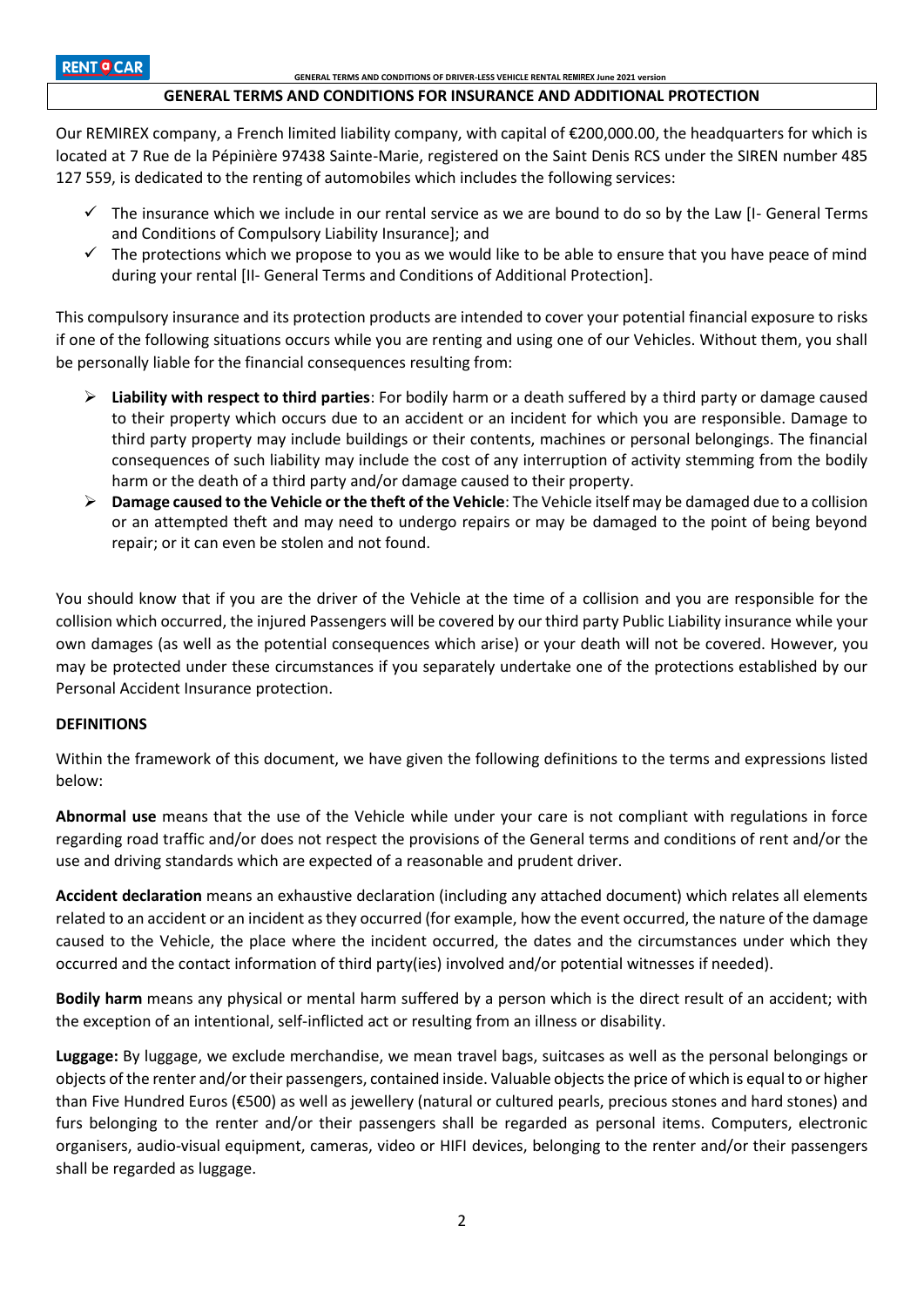### **GENERAL TERMS AND CONDITIONS OF DRIVER-LESS VEHICLE RENTAL REMIREX June 2021 version**

**Expert appraisal** means the value of a Vehicle evaluated by an independent Expert, before its depreciation due to damage caused by you or a third party.

**Market value of the Vehicle** means the value of the vehicle observed on the market in accordance with its last known condition, its model, its age, its mileage and its possible options.

**Collision** means the contact of the Vehicle with a body, or an object, be they stationary or mobile.

**Excess** is the maximum amount which, on the condition that the General Terms and Conditions of Rent are respected and provided that there is no serious breach of the laws in force, will be invoiced to you for the cost of the damage caused to the Vehicle following a collision or its attempted theft, or following the loss of the Vehicle if it is now beyond repair or if we do not recover it following a theft. The Excess is a non-redeemable amount which is applied under the protection conditions to which you subscribed.

**General terms and conditions of rent** means the document which you recognise having read and accepted upon signing your rental contract and which establishes the rights and mutual obligations which are applied both to you and us during the rental period.

**Immobilisation** describes the damage suffered by us in the event that we cannot rent the Vehicle to another client because, following damage occurred during the rental period, we must remove it from circulation.

**Passenger** means any person other than the driver who is transported or who travels in the Vehicle for free. A passenger shall be considered to be a Third Party under the compulsory Civil Liability Insurance system.

**Protection** in this document applies to the means thanks to which your financial responsibility for any damage caused to a Vehicle or the loss of the Vehicle is limited to a non-redeemable excess.

**Third Party** means any party to an accident or incident - other than the driver of the Vehicle. In order to remove any ambiguity on this issue, a Passenger is deemed to be a Third Party.

**Public Liability Insurance** means the insurance which covers the compulsory public liability of the driver of a Vehicle towards third parties for damage caused to their property, bodily harm or a death resulting from an accident occurring while you were driving the Vehicle. This Coverage is a legal obligation and it is consequently an integral part of our rental service. Its cost is included in the rental fees.

**Vehicle** means the vehicle which you rent from us or which you drive with our authorisation.

## **I - GENERAL TERMS AND CONDITIONS OF COMPULSORY PUBLIC LIABILITY INSURANCE**

We are bound by the law of the countries in which we provide rental services to insure our Vehicles for Third-Party Public Liability Insurance. This insurance is automatically included in our vehicle rental services. You are therefore automatically covered on the basis of legal requirements in the country in which you rent the Vehicle for the consequences which others may suffer and which result directly from your acts while you are driving the Vehicle.

## **Against what am I insured?**

As provided under the law, you are insured against the following financial consequences which may result from an incident or accident which you cause while you are driving the Vehicle:

- ❖ any bodily harm or death suffered by Third Parties;
- $\cdot \cdot$  any damage caused to property, suffered by Third Parties and the losses and costs resulting from this damage.

## **What is excluded?**

The Third-Party liability insurance does not include:

bodily harm or death that you (the driver at the moment of the collision) may suffer; or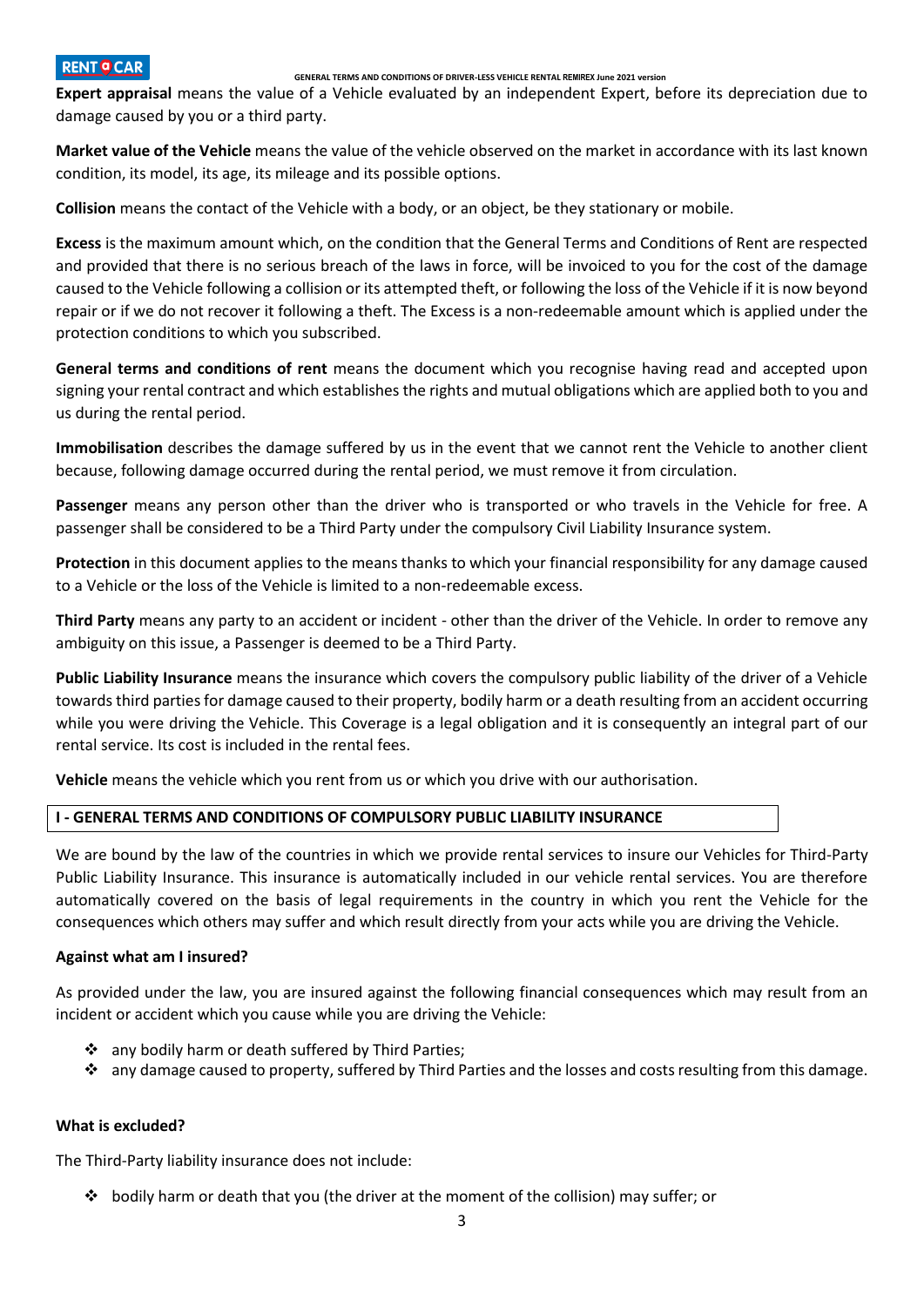**GENERAL TERMS AND CONDITIONS OF DRIVER-LESS VEHICLE RENTAL REMIREX June 2021 version**

- any damage caused to your property and personal belongings being transported; or
- ❖ any damage caused to the Vehicle

## **What is my financial exposure under the Public Liability?**

Provided that you have not committed a serious violation of the laws in force (including all rules applicable to the prevailing traffic regulations), you are insured against the financial consequences for third parties which may result from an incident or an accident which you cause while you are driving the Vehicle up to the level locally required by the law in force.

However, if you have not respected these laws and/or these regulations, you may nevertheless be asked to refund all or part of the costs incurred by the insurer for the incident or accident.

## **How can we be informed?**

When the circumstances involve Third Parties, it is important that you complete and sign to the best of your ability an accident report which will provide us with all the detail both on the incident or accident and the Third Party. This will allow us to defend our position against it (if you are responsible for the incident or accident) or to cover the costs for the Third Party (if the Third Party is responsible for the incident or accident). The accident report must be sent to us within 5 working days after the incident or accident has occurred or as soon as possible given the circumstances.

## **II - GENERAL TERMS AND CONDITIONS FOR ADDITIONAL PROTECTION**

## **2.1. PROTECTION AGAINST THE DAMAGE RESULTING FROM A COLLISION (CDW)**

Our protection against the damage resulting from a collision limits your financial exposure to damage caused to the Vehicle while it was under your care. If you opt for our standard protection against damage resulting from a collision and provided that the laws and our General Terms and Conditions of rent have been respected, you will be exonerated from the cost of damage caused to the Vehicle which exceeds the excess amount. You can reduce or remove the Excess by opting for our superior range of protection against damage resulting from a collision instead of our standard protection.

This protection does not cover the loss or theft or damage caused to objects or property (including Luggage or merchandise) which are placed, kept or transported in or on the Vehicle by you or by a Passenger.

## **Against what am I covered?**

This product limits your financial exposure to any amount higher that the Excess related to the cost of damage caused to the Vehicle, or repair of the Vehicle or its Expert Appraisal if it is beyond repair, under the following circumstances:

- you collide with an object or body, stationary or mobile; or

- the Vehicle is subject to an act of vandalism while you are driving it our using it; or

- a window, the headlights or reflectors are damaged or broken or the tyres are damaged or punctured during a collision.

- Natural disaster: You will be covered for the damage directly resulting from an event which qualifies as a natural disaster under the legal definition in force. The excess established by the regulatory provisions in force will then be applied.

## **What is excluded from the protection?**

You remain financially responsible for the entirety of costs for damage to the Vehicle, if this damage is caused:

by the intentional acts of the driver; or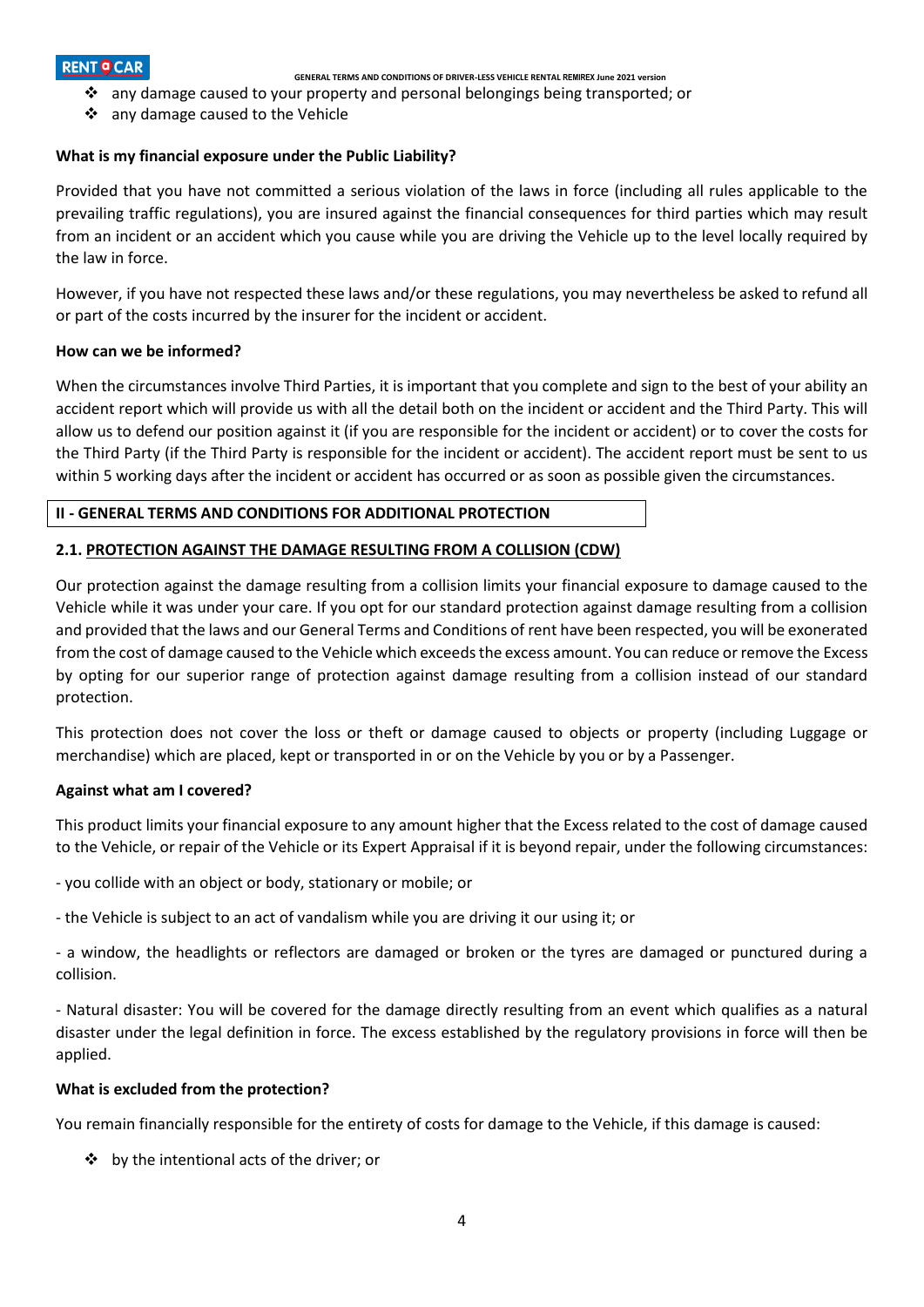## **GENERAL TERMS AND CONDITIONS OF DRIVER-LESS VEHICLE RENTAL REMIREX June 2021 version**

- by an explosion or fire occurring in (or against) the Vehicle because you are using it to transport dangerous merchandise (dangerous merchandise being any product or any substance which, due to its nature and/or its main characteristics, is reasonably considered to present a danger and which, without transport organised with care and the appropriate safety, is likely to damage the Vehicle and cause damage to a Third Party finding themselves at a reasonable distance from the Vehicle); or
- $\div$  by its total or partial theft or by an act of vandalism while the Vehicle is stationary without your presence;
- by your negligence (defined as behaviour which does not meet the standards expected of a reasonably sensible person under similar circumstances) or the negligence of your Passengers (for example, not exclusively, an incident caused by the use or involvement of cigarettes or cigars);
- ❖ because the keys have been lost or stolen.

Also excluded from this protection are the loss of your own property or their damage caused while they were being transported or kept in or on the Vehicle during the rental period.

In addition, even if you accept to pay for one or several additional protection options in order to reduce the excess, you will remain entirely responsible for all damage caused to the upper portions of the bodywork following an impact against a stationary or mobile body (bridge, tunnel, porch, tree branch, falling coconuts, other overhanging objects, etc...). The same applies for damage caused to the bodywork and mechanical elements located under the vehicle (front axle, oil reservoir, corrosion due to the vehicle going through salt water, etc...) All damage caused to the vehicle following unintended use by the driver or off of asphalt roads, will entail your total financial liability.

# **What do I have to do to benefit from the protection?**

You must:

- Purchase this protection;

- respect our General Terms and Conditions of rent and all the laws and regulations in force regarding traffic circulation during the rental period;

- inform us within 24 hours following the date of the incident and, in theory, before the end of your rental period. You must also return a completed Accident Declaration to us within a maximum of 5 days following the incident, and/or any other document which you deem to support this document.

# **What is the amount of my financial exposure?**

If during your rental period the Vehicle is damaged and you have not purchased this protection, you shall be responsible for the total cost of the damage as well as the compensation linked to its immobilisation.

The amount of damage includes the financial value of the damage suffered by the Rental Agency for the damage, the destruction or the theft of the vehicle rented by the Client. Consequently, any amount claimed by the Rental Agency for damage impacting the rented vehicle as compensation corresponding to the amount, estimated by an expert appraisal, of the cost of planned repairs, as well as the appraisal fees, the towing fees, the fees for immobilisation and the fees for processing the file.

However, if you have purchased the CDW protection and provided that you have respected the General Terms and Conditions of rent and the laws and regulations in force regarding traffic circulation, the maximum that you may therefore by required to pay us will correspond to the amount of the Excess and the administrative fees for processing the file (see Price Guide available at the agencies and accessible on the websit[e www.rentacar-reunion.fr\)](http://www.rentacar-reunion.fr/).

# **2.2. PROTECTION AGAINST THEFT (THW)**

Our protection against theft limits your financial exposure to the loss of the Vehicle if it is stolen or to the damage suffered during an attempted theft during your rental period while the vehicle is stationary in your absence. If you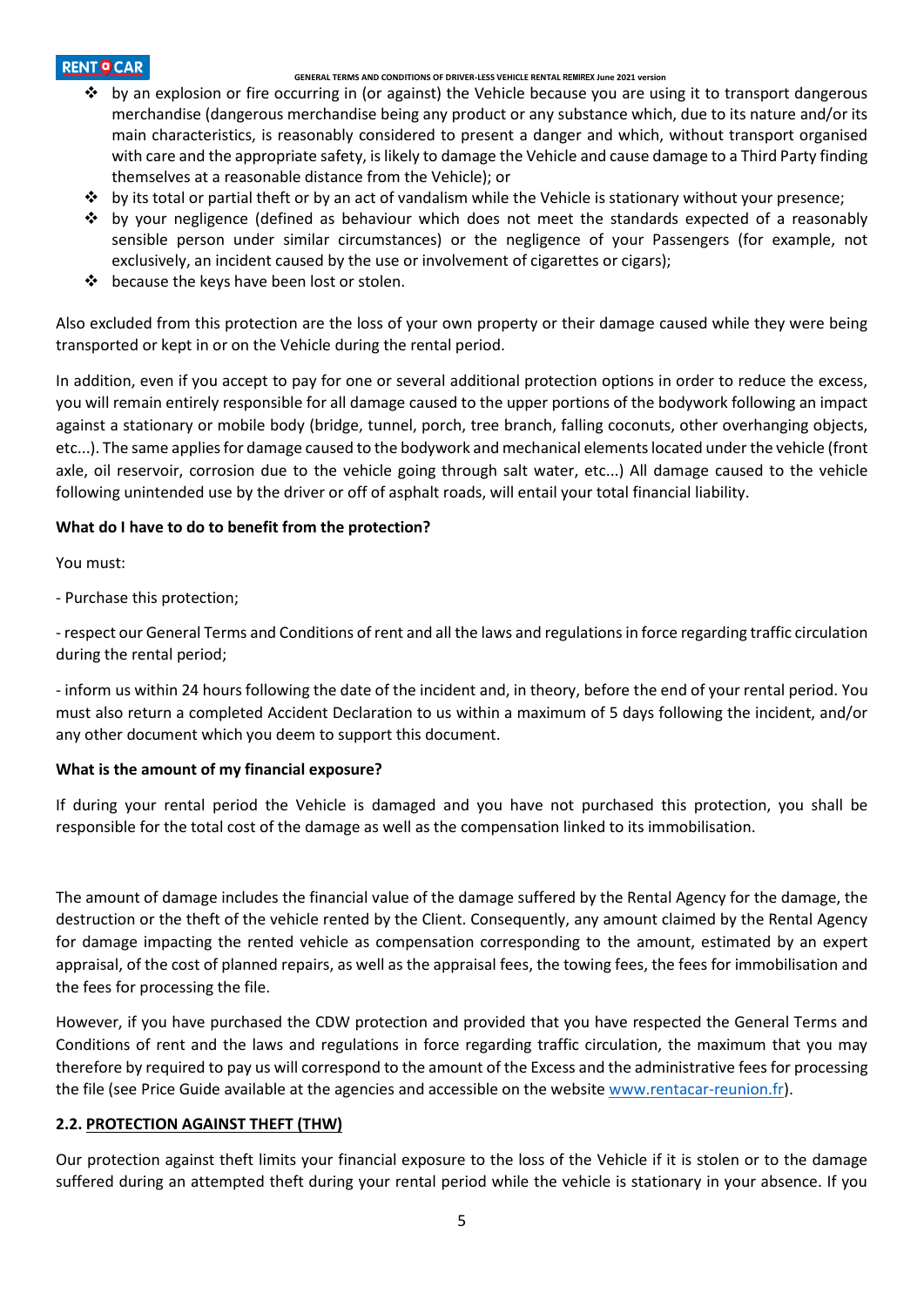## **GENERAL TERMS AND CONDITIONS OF DRIVER-LESS VEHICLE RENTAL REMIREX June 2021 version**

have opted for this protection, provided that you have respected our General Terms and Conditions of Rent, we cover the costs resulting from the theft of attempted theft which will be higher than the amount of the Excess. You can reduce or remove the Excess by opting for our superior range of protection against the theft instead of our standard protection.

# **Against what am I covered?**

This product limits your financial exposure to any amount higher that the Excess related to the cost of damage caused to the Vehicle, or repair of the Vehicle or its Expert Appraisal if it is beyond repair or its market value if it is not found, under the following circumstances:

- the theft of the Vehicle;
- the attempted theft of the Vehicle;

# **What is excluded from the protection?**

This product does not cover you under the following circumstances:

- If the Vehicle is stolen or damaged due to your negligence or more precisely (included but not limited to) due to the keys being left in the Vehicle while it was unattended or it has been entrusted to an unauthorised person, your lack of proper use of the steering wheel lock, any failure to return the keys to us or if you have left the Vehicle unlocked when you were not using it.

- The theft or damage caused to personal and/or professional belongings and to any goods transported in or on the Vehicle.

- The theft or attempted theft of accessories such as the radio, the antenna, the hubcaps, the wing mirrors, the tyres.

# **What do I have to do to benefit from the protection?**

You must:

- purchase this protection;

- respect our General Terms and Conditions of rent as they apply to the attempted theft of the Vehicle;

- inform us, through the collection agency, within 24 hours from the moment when you become aware of the disappearance of the Vehicle and send us the keys to the agency where you collected the Vehicle.

- inform the local police of the incident or any event within two days following the event, and send us the police report or any proof confirming that the declaration has been made to the police;

# **What is the amount of my financial exposure?**

If, during your rental period, the Vehicle is stolen or damaged during an attempted theft while the Vehicle is parked and unattended and you have not purchased this protection, you will therefore fully owe the total cost for damage caused to the Vehicle (if the Vehicle is found) or the market value of the Vehicle if it is not found, as well as compensation for immobilisation calculated on the basis of the daily rental price set out in your rental contract multiplied by the number of days in which the Vehicle had been stolen.

If you purchase the anti-theft protection and provided that you have respected the General Terms and Conditions of rent, the maximum that you may therefore by required to pay us will correspond to the amount of the Excess and the administrative fees for processing the file (see Price Guide available at the agencies and accessible on the website [www.rentacar-reunion.fr\)](http://www.rentacar-reunion.fr/).

# **2.3. PERSONAL ACCIDENT INSURANCE (PAI)**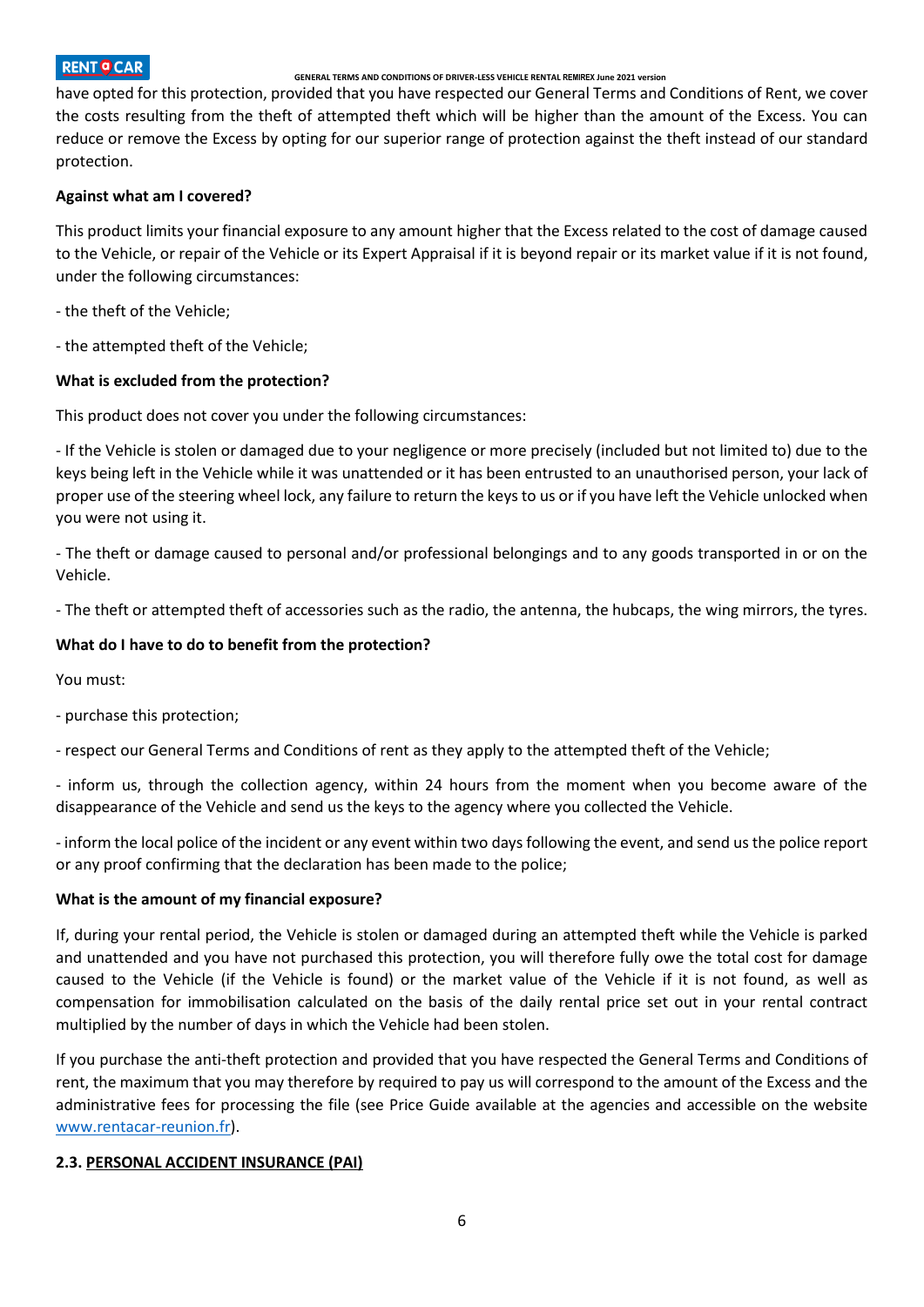## **GENERAL TERMS AND CONDITIONS OF DRIVER-LESS VEHICLE RENTAL REMIREX June 2021 version**

In our rental services, we automatically include Public Liability insurance which does not cover bodily damage suffered by the person driving the Vehicle at the moment of the collision.

If you are the cause of a collision while you were driving the Vehicle, you will therefore not be covered, by the insurer of the rented Vehicle, or by the insurer of a third party for the financial consequences linked to bodily harm or your death.

In order to minimise these circumstances, your financial exposure linked to your death or any bodily damage suffered, we propose Personal Accident Protection (**PAI**) which you have the option of purchasing and which guarantees you coverage for medical fees incurred for injuries suffered; and/or a lump sump compensation in the event of disability or death following an event covered by the contract or an accident.

# **Against what am I covered?**

Under this protection, you will be refunded for the following financial consequences linked to your death or to any bodily damage suffered, directly related to a collision while you were driving the Vehicle:

- $\cdot$  a lump sum amount for a maximum amount of 152,400.00€
	- $\checkmark$  in the event of death (or presumption of death) within 24 months following the occurrence of a collision or an incident;
	- $\checkmark$  in the event of definitive, partial or total disability, directly linked to the collision or incident;
- $\bullet$  medical fees (which includes hospitalisation, consultations and pharmaceutical fees; x-rays and appropriate medical tests; dental treatments or false teeth) incurred due to a collision or an event covered by the contract.
- $\cdot \cdot$  Provided that you have purchased this protection the coverage shall apply to you and/or the Passengers present in the Vehicle who are victims of the collision which occurred during your rental period.
- You may benefit from this protection regardless of who is responsible for the collision under the following situations:
	- $\checkmark$  The Passengers who are still considered to be third parties under Public Liability may be compensated by the Public Liability insurance but they may also receive the lump sum compensation to which they will have the right under the personal accident insurance
	- $\checkmark$  If you are not the cause of the collision even though you were driving the Vehicle (driver not at fault) you may be compensated by the Public Liability insurance of a responsible third party, but you may also receive the lump sum compensation to which you will have the right under the personal accident insurance
	- $\checkmark$  If you are the cause of the collision even though you were driving the Vehicle ("driver at fault") you may not benefit from the compensation of the Public Liability insurance but you may also receive the lump sum compensation to which you will have the right under the personal accident insurance

# **What is mainly excluded from the protection?**

PERSONAL ACCIDENT INSURANCE (**PAI**) does not cover:

- $\bullet$  one of the costs exposed below while the commitment of expenditure is not directly related to the collision or the incident which occurred while the Vehicle was under your control or when you intentionally caused or provoked the accident or collision; or
- $\cdot \cdot$  the costs related to a treatment which you followed or pathologies from which you suffered before the occurrence of the accident or the collision; or
- any damage or loss of your Luggage; or
- any damage caused to the Vehicle

# **What is the amount of my financial exposure?**

Provided that the applicable law is respected (including the regulations in force regarding road traffic and in particular, respect for provisions related to the wearing of seatbelts and the limit of the maximum number of places normally